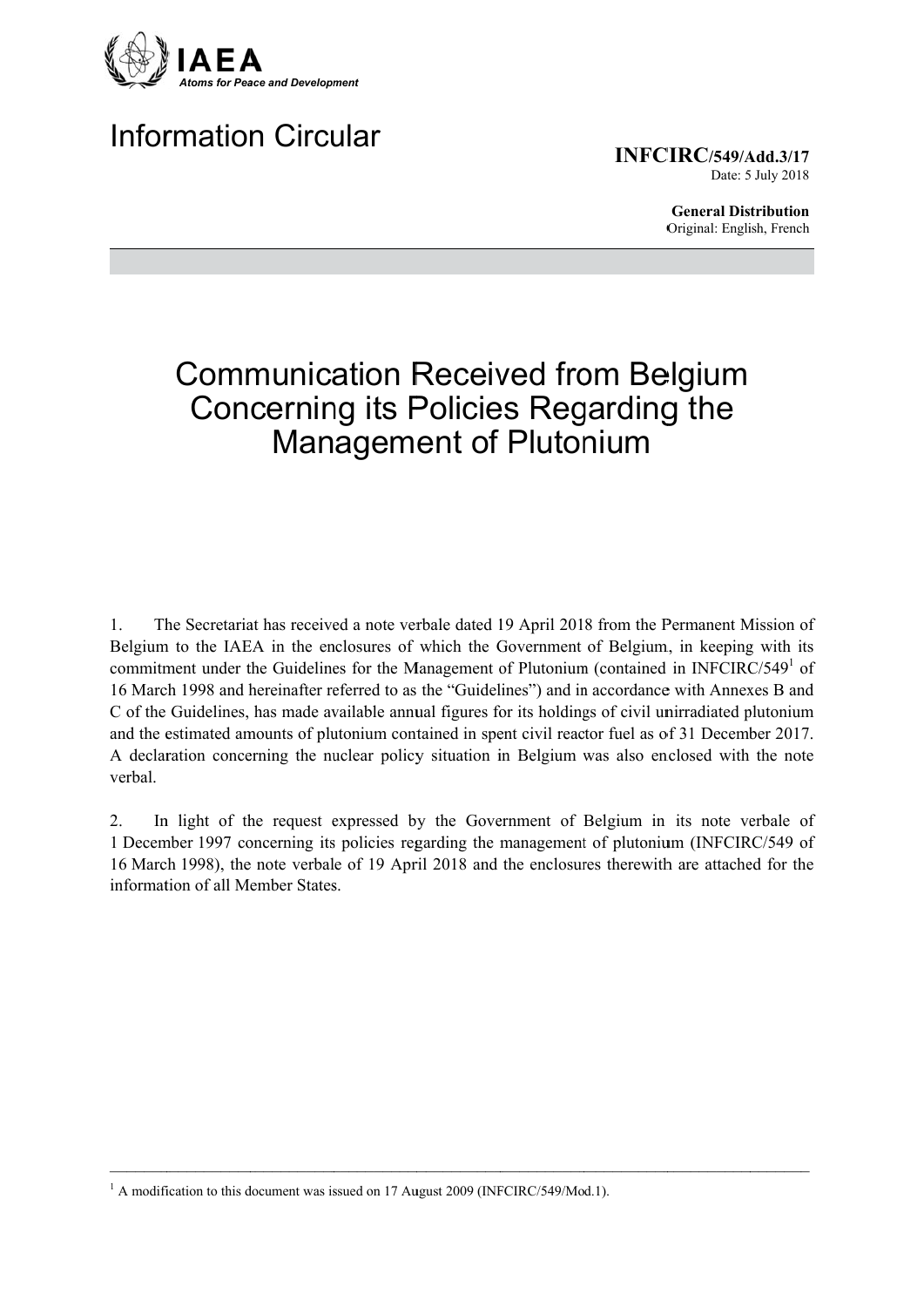Embassy and Permanent Mission of the Kingdom of Belgium in Vienna

Schönburgstrasse 10 A-1040 Vienna Tel.:  $+43$  1 502 07 14 Fax:  $+43$  1 502 07 11 Email: vienna@diplobel.fed.be austria.diplomatie.belgium.be

Ref: 2018/194

The Permanent Mission of Belgium to the International Atomic Energy Agency presents its compliments to the IAEA Director General and has the honour to refer to Belgium's annual commitment pursuant to the Guidelines for the Management of Plutonium (INFCIRC/549).

In accordance with this commitment, the Permanent Mission attaches hereto information on plutonium holdings on Belgian territory as of 31 December 2017:

- Annex B of the Guidelines for the Management of Plutonium covering holdings of civil unirradiated plutonium in Belgium;
- Annex C of the Guidelines relating to estimated amounts of plutonium contained in spent civil reactor fuel:
- $-$  A declaration concerning the nuclear policy situation in Belgium.

The Permanent Mission of Belgium to the International Atomic Energy Agency avails itself of this opportunity to assure the IAEA Director General of its highest consideration.

> [stamp] (signed) Vienna, 19 April 2018

**Contact: Bart Pennewaert** Tel.: +43 1 502 07 14; Email: Bart.Pennewaert@diplobel.fed.be

Mr Y. Amano Director General International Atomic Energy Agency Vienna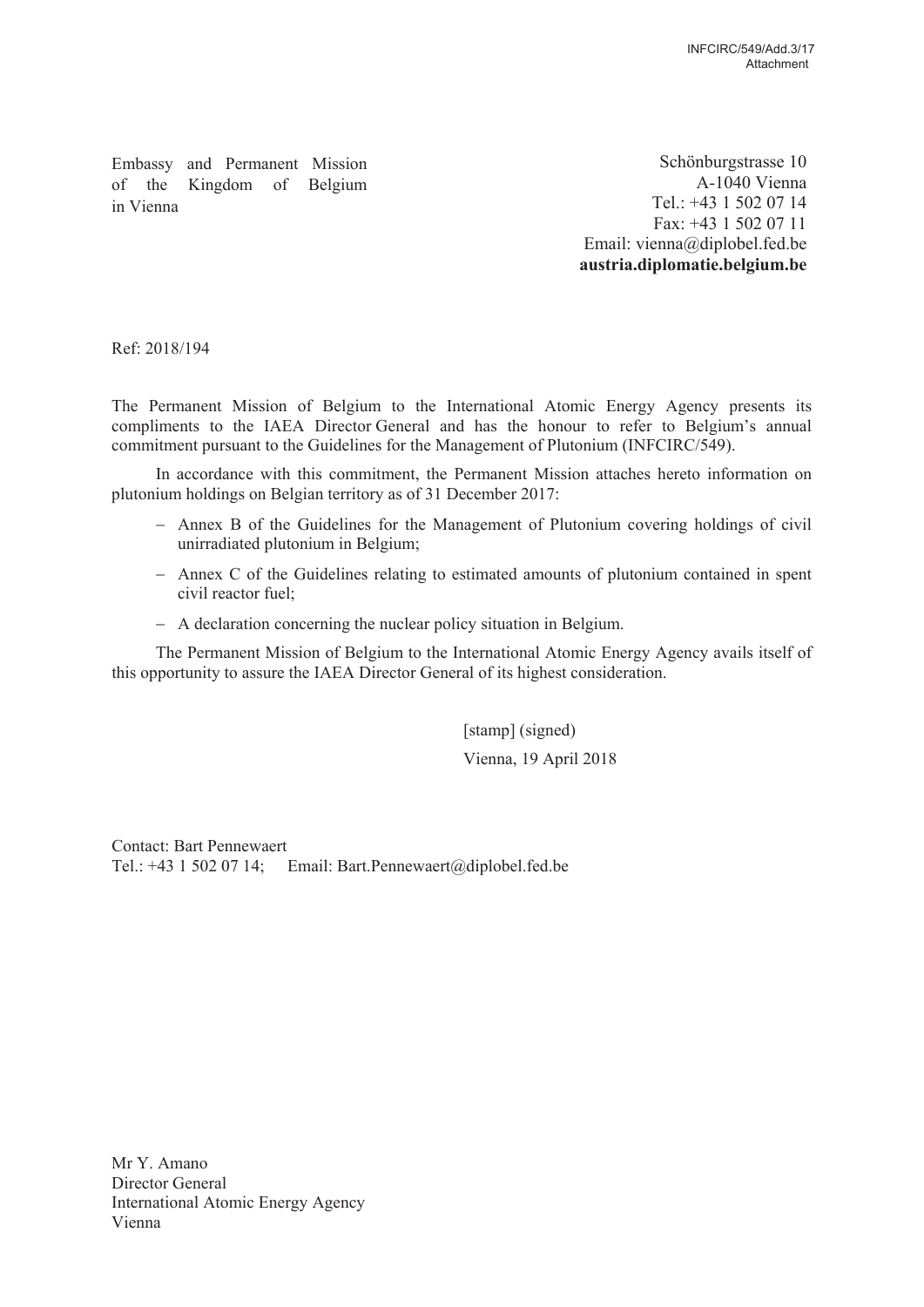### **ANNEX B**

### **Guidelines for management of plutonium** Annual figures for holdings of civil unirradiated plutonium

## **BELGIUM**

### **National totals**

As of 31 Dec. 2017

|  | 1. Unirradiated separated plutonium in product<br>stores at reprocessing plants.                                                                                                                                             | (Previous year's figures in Brackets)<br>Rounded to 100 kg<br>plutonium |                  |
|--|------------------------------------------------------------------------------------------------------------------------------------------------------------------------------------------------------------------------------|-------------------------------------------------------------------------|------------------|
|  |                                                                                                                                                                                                                              | 0 <sub>kg</sub>                                                         | $(0 \text{ kg})$ |
|  | 2. Unirradiated separated plutonium in the course<br>of manufacture or fabrication and plutonium<br>contained in unirradiated semi-fabricated or<br>unfinished products at fuel or other fabricating<br>plants or elsewhere. | p.m.                                                                    | (p.m.)           |
|  | 3. Plutonium contained in unirradiated MOX fuel<br>or other fabricated products at reactor sites or<br>elsewhere.                                                                                                            | p.m.                                                                    | (p.m.)           |
|  | 4. Unirradiated separated plutonium held<br>elsewhere.                                                                                                                                                                       | p.m.                                                                    | (p.m.)           |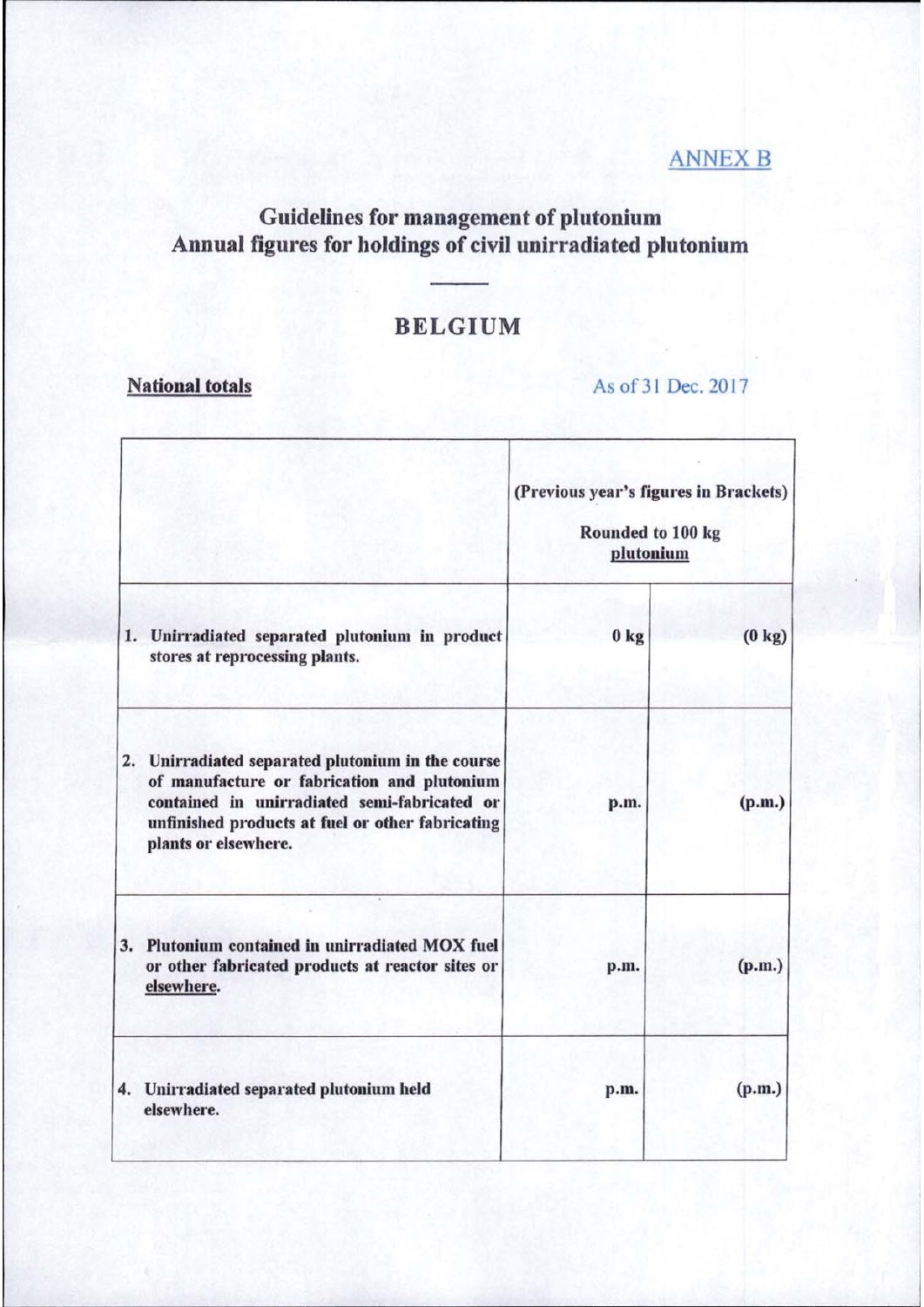| Note: |                                                                                                                                                                                                                                                                                                              |                                                                           |                                                                                 |
|-------|--------------------------------------------------------------------------------------------------------------------------------------------------------------------------------------------------------------------------------------------------------------------------------------------------------------|---------------------------------------------------------------------------|---------------------------------------------------------------------------------|
| (i)   | Plutonium included in lines 1-4 above<br>belonging to foreign bodies.                                                                                                                                                                                                                                        | 0 <sub>kg</sub>                                                           | $(0 \text{ kg})$ <sup>(*)</sup>                                                 |
| (ii)  | Plutonium in any of the forms in lines 1-4<br>above held in locations in other countries<br>and therefore not included above.                                                                                                                                                                                | 0 <sub>kg</sub>                                                           | $(0 \text{ kg})$                                                                |
| (iii) | Plutonium in international shipment for<br>which the Government of Belgium still<br>retains Safeguards responsibility is included<br>the appropriate lines above.<br>The<br>in<br>Government with jurisdiction over the<br>owner of the plutonium is responsible for<br>resolving any residual difficulties. | 0 <sub>kg</sub>                                                           | $(0 \text{ kg})$                                                                |
| (iv)  | It is open to Governments to add any<br>further information or explanation which<br>they believe helpful                                                                                                                                                                                                     | p.m. does not<br>necessarily mean<br>zero;<br>it means less than<br>50 kg | $(p.m.)$ does not<br>necessarily mean<br>zero;<br>it means less than<br>$50$ kg |

(\*) Correction of the 2016 declaration (" p.m. " becomes " ")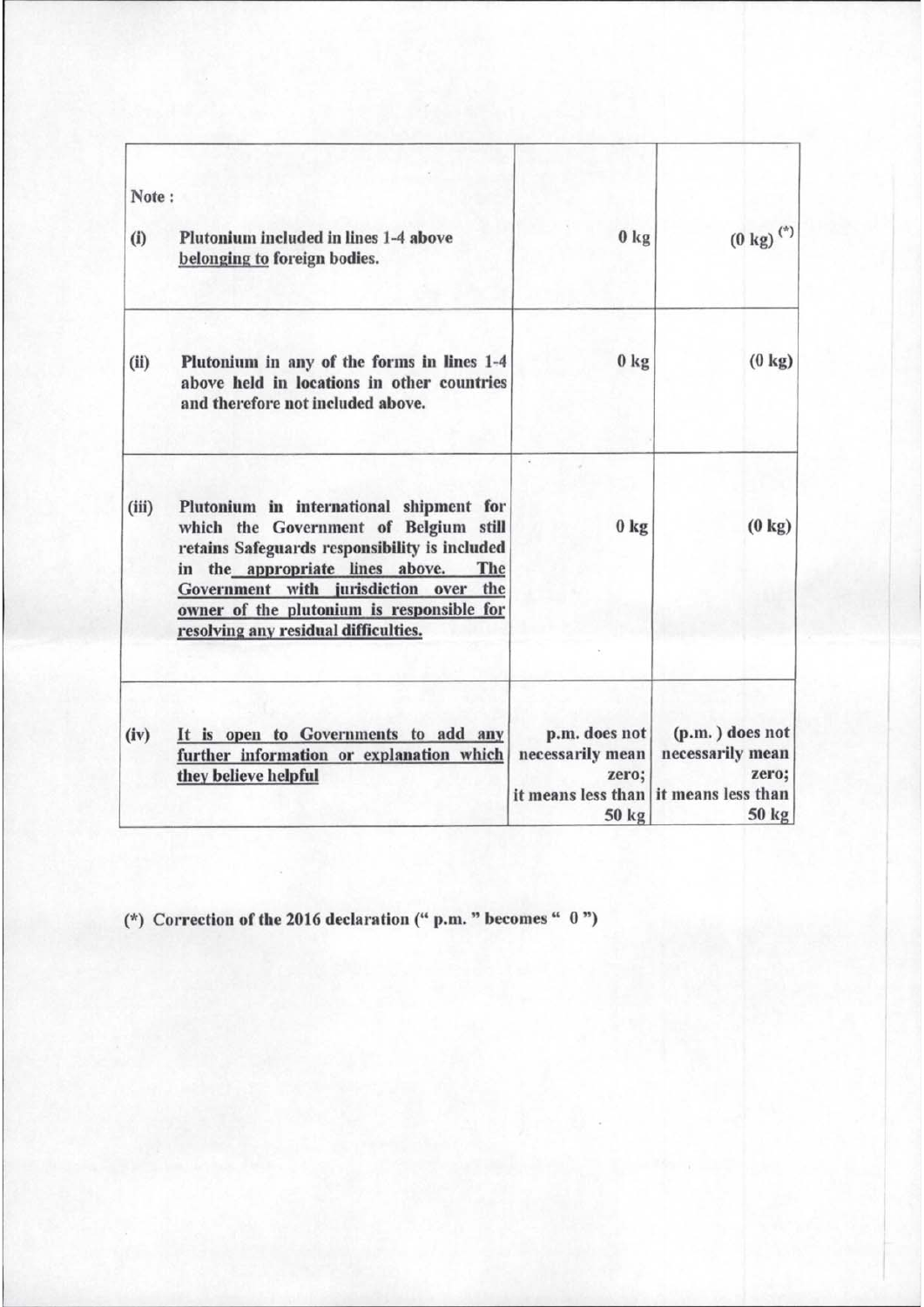### **ANNEX C**

#### **Estimated Amounts of Plutonium Contained** in Spent civil Reactor Fuel

#### **BELGIUM**

#### **National totals**

#### As of 31 Dec. 2017

|    | Plutonium contained in spent fuel at<br>civil reactor sites | (Previous year's figures in Brackets)<br>Rounded to 1000 kg<br>plutonium |                       |
|----|-------------------------------------------------------------|--------------------------------------------------------------------------|-----------------------|
| 1) |                                                             | 42.000 kg                                                                | $(41.000 \text{ kg})$ |
| 2) | Plutonium contained in spent fuel at<br>reprocessing plants | 0 <sub>kg</sub>                                                          | $(0 \text{ kg})$      |
|    | 3) Plutonium contained in spent fuel held<br>elsewhere      | p.m.                                                                     | (p.m.)                |

p.m. does not necessarily mean zero; it means less than 500 kg

Note:

The treatment of material sent for direct disposal will need further consideration i) when specific plans for direct disposal have taken concrete form.

#### **Definitions:** ii)

- covers plutonium contained in fuel discharged from civil reactors. Line 1:
- Line 2: covers estimated amounts of plutonium contained in fuel received  $\blacksquare$ at reprocessing plants but not yet reprocessed.